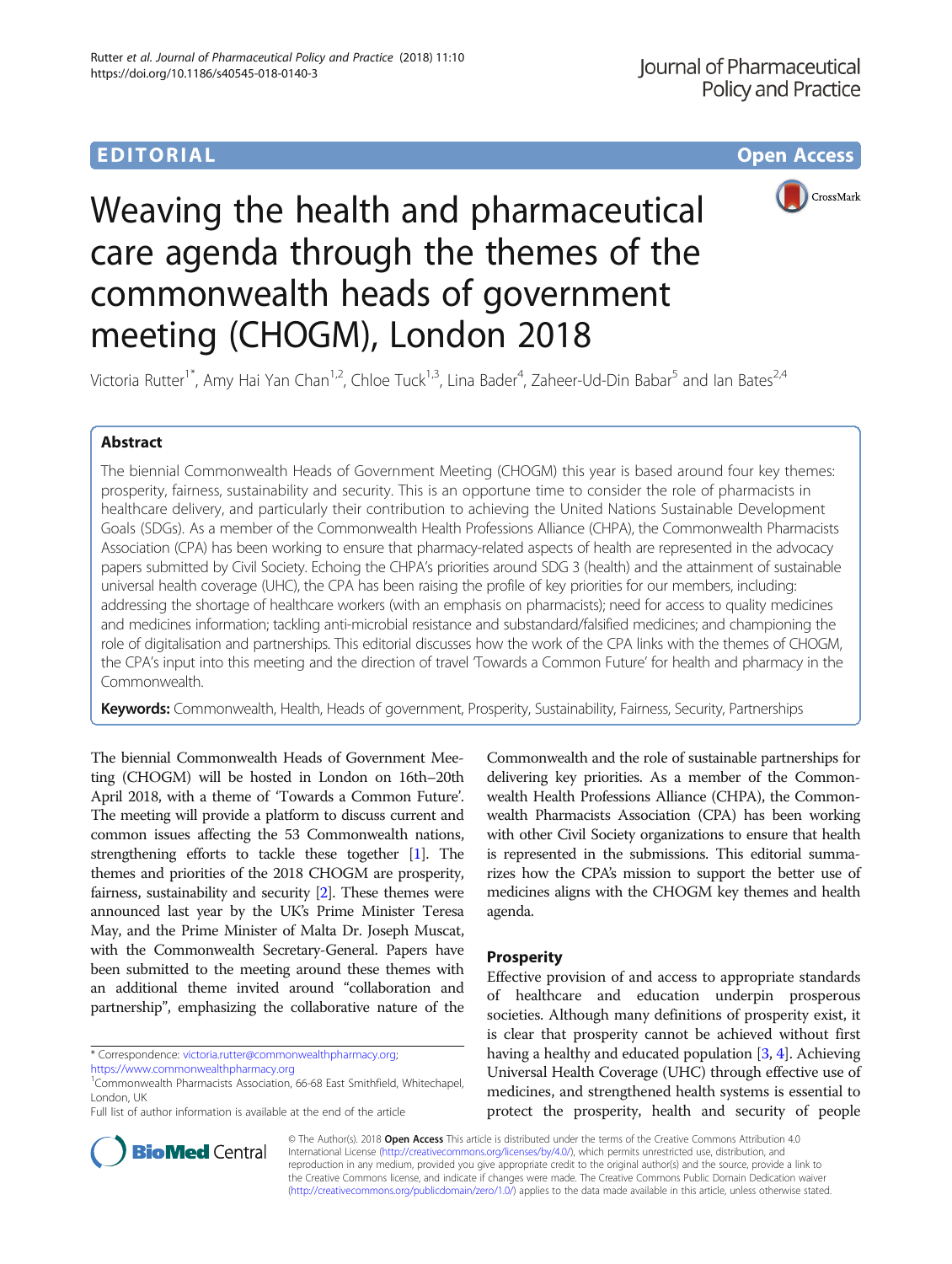globally. This is something that needs to be continually highlighted as health and education are often not prioritized for investment, with resources being provided to areas that are more obviously related to prosperity, such as trade.

# Fairness

Reducing health inequalities by ensuring that all people have access to affordable and appropriate healthcare and medicines is a definitive part of the fairness agenda, and linked to better health outcomes [[5\]](#page-3-0).Achieving Universal Health Coverage (UHC) for all members is linked to the United Nation's (UN) Sustainable Development Goals (SDGs), which is a collection of 17 global goals set by the UN [[6\]](#page-3-0). UHC specifically relates to SDG 3: 'good health and wellbeing for all people', and has been the focus of many Commonwealth Health Ministers' meetings. The UK has one of the most well established UHC systems in the world, but is not the only successful model. Sri Lanka's health system provides an example of how UHC can be achieved with limited resources, resulting in impressive outcomes [[7](#page-3-0)].For UHC to be achieved and sustainable, there are multiple aspects that need to be addressed and invested in.

## Sustainability

Access to adequate resources required for effective health systems is a key part of achieving sustainable progress towards UHC [\[8](#page-3-0)]. This includes appropriately trained healthcare professionals and resources that support the delivery of a quality service to the public, including quality medicines and medicines information. Alongside access to and sustainable financing of UHC, developing the health workforce will be one of the areas of focus for health at the 2018 People's Forum that runs alongside the CHOGM.

#### Developing the health workforce

By 2030, there will be an estimated 18 million shortfall in healthcare workers, disproportionately concentrated in low and middle-income countries (LMICs) [[9\]](#page-3-0). Urgent action is required to transform our health workforce and fulfil the aspirations of SDG 3 [\[10](#page-3-0)]. Access to effective and safe medicines is a central pillar of any functioning healthcare system. Medicines remain the most frequent healthcare intervention worldwide, and national medication expenditure is second only to human resource costs in healthcare systems [[11\]](#page-3-0). Expenditure is set to rise further as the burden of non-communicable diseases (NCDs) increases in the globally aging population. As medicines experts, the pharmaceutical workforce play a key role in improving health outcomes through optimizing use of medicines [[12,](#page-3-0) [13\]](#page-3-0). Delivering effective medicines-related health services relies on investing in the development of an adaptable, competent and welldistributed pharmaceutical workforce that can contribute towards achieving UHC, SDGs, and strengthening health systems [\[14](#page-3-0)].

In November 2016, the International Pharmaceutical Federation (FIP) launched the Pharmacy Workforce Development Goals (PWDGs) alongside a global vision for the development of the pharmaceutical workforce [[15\]](#page-3-0). The PWDGs are a set of measurable, feasible and tangible goals to implement transformative change for the global pharmaceutical workforce. The goals are directly aligned with major international healthcare policies and workforce strategies, and the CPA is working in collaboration with FIP's education division to support national pharmacy associations throughout the Commonwealth towards national-level implementation of these goals.

One example of how the CPA is supporting national pharmacy associations to achieve the PWDGs and address the shortfall of appropriately skilled pharmacists [[9\]](#page-3-0) is by developing sustainable models of post-graduate, pan-Commonwealth training partnerships. The Tropical Health Education Trust's (THET) has a successful Health Partnership Scheme (HPS), which could provide a model for pharmacist training partnerships. THET and the CPA share a joint vision to see more pharmacists included in HPS. WHO's 3rd global patient safety challenge: tackling medication-related harm, [[16](#page-3-0)] aims to reduce medication errors by 50% in 5 years - it is opportune timing to increase the pharmaceutical workforce to help achieve this goal.

# Ensuring access to reliable and independent resources of medicines information

Having access to reliable and independent medicines information is key for the provision of evidence-based care and achieving positive health outcomes, [\[17](#page-3-0)] yet many healthcare providers do not have access to quality medicines information. The CPA's PharmAid scheme (the redistribution of recent editions of medicines information resources to LMICs in the Commonwealth) has sent over 200,000 books to 28 Commonwealth countries since 2005. In a recent survey, 80% of PharmAid recipients stated that the resources provided through PharmAid were very useful, or their practice would not be the same without them.

#### Security

## Response to pandemics and infectious disease

The recent Ebola and Zika outbreaks are clear examples of how pandemics can present a threat to global health security. The WHO has declared that antimicrobial resistance (AMR) is also global health security threat,  $[18]$  $[18]$  $[18]$ and it is estimated that people are more likely to die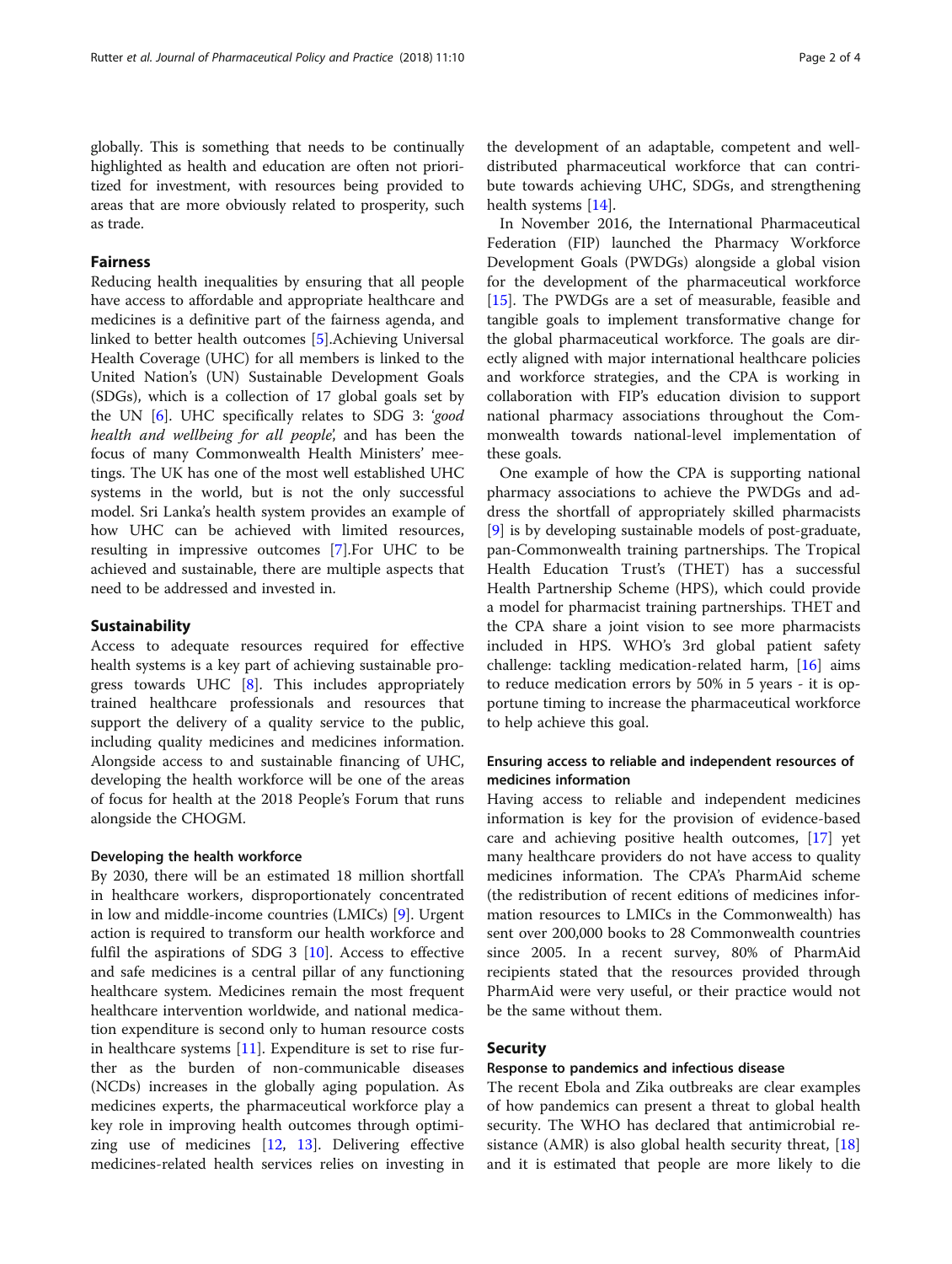from drug-resistant infections than cancer by 2050 if AMR is not addressed immediately. This issue is magnified in LMICs, where the incidence of AMR is much higher and significantly under-reported. In September 2016, 193 countries of the United Nations agreed to a landmark declaration to 'rid the world of superbugs', which all Commonwealth countries signed. Of these, 44% have a current action plan, 27% have an action plan under development, and 29% do not yet have an established plan [\[19\]](#page-3-0).

The CPA has been raising awareness of AMR through their global campaigns, webinars, and resources to help National Pharmacy Associations and their members develop their own campaigns, adhere to best practices to reduce inappropriate use of antimicrobials [[20\]](#page-3-0). The CPA have involved health ministers and their representatives through the Commonwealth Advisory Committee on Health (CACH) in Colombo 2016, and hosted presentations, workshops and discussions at international conferences in Australia and Sri Lanka, to ensure AMR is high priority.

A recent partnership between the CPA and health behaviour change specialists Spoonful of Sugar has been pivotal for understanding the behavioural drivers of AMR across the Commonwealth. Understanding and tackling behaviour is important in the battle against AMR. In LMICs, pharmacists may have motivations and underlying beliefs associated with running a business and maintaining customer loyalty [\[21](#page-3-0), [22](#page-3-0)], particularly when patients seek antimicrobials [[23](#page-3-0), [24](#page-3-0)], that are discordant with antimicrobial stewardship (AMS) and drive inappropriate antimicrobial use.

# Substandard and falsified medicines

It is estimated that up to 50% of medicines in some parts of the world are substandard or falsified, with an estimated 700,000 people dying each year due to fake malaria and tuberculosis medication [[25](#page-3-0)]. Regulation, monitoring and education are amongst the aspects that need to be addressed to tackle this. As partners of the Fight the Fakes – a campaign that aims to raise awareness on the dangers of fake medicines [\[26\]](#page-3-0), the CPA has been advocating to highlight this issue in the Commonwealth through campaigns and advocacy efforts.

# The role of digitilisation

There is a need to support all member nations to ensure that there is a Commonwealth-wide surveillance capacity and networks to help detect, isolate, monitor and co-ordinate responses to potential disease outbreaks. It is hoped that the Commonwealth Digital Health Initiative (CWDIH), which was recently established by the Commonwealth Medical Association (CMA) and is due for launch during CHOGM 2018, will take on

monitoring as one of its key roles. In addition to providing digital response around pandemics and AMR, the CWDIH could also improve reporting of substandard and falsified medicines. The wider implications of digitalisation on the delivery of medicines-related healthcare services, and the training of healthcare professionals, also need consideration.

## Partnerships

Partnership relates to SDG 17. The Commonwealth provides a network that could potentially support all countries to achieve UHC through collaborative working. The 2016 Colombo Declaration highlighted the commitment of organizations to work together to deliver an action plan to improve the health and wellbeing of the Commonwealth. Similarly, delivery of agreed actions from CHOGM could be supported through pan-Commonwealth partnerships. Combining expertise to create a multi-disciplinary, pan-Commonwealth, public-private sector approach will be crucial to tackle the issues facing health and wellbeing today and in the future.

#### Summary

The upcoming CHOGM is a key opportunity to reenergize the Commonwealth and empower the people towards a shared goal of building a common future to improve health. In terms of the joint aspirations of achieving UHC, SDGs and strengthening health systems, investment in the pharmacy workforce using a pan-Commonwealth partnership approach in collaboration with pharmacist professional bodies such as the CPA is a positive and welcome step in the right direction.

#### Authors' contributions

All authors participated in the conceptualisation, drafting and revision of the manuscript. All authors have read and approved the final manuscript.

#### Authors' information

Victoria Rutter, MPharm is Executive Director at The Commonwealth Pharmacists Association. Amy Chan, PhD is a Postdoctoral Researcher with the School of Pharmacy, UCL, and senior researcher for the health behaviour change consultancy, Spoonful of Sugar Ltd., a UCL Business Spinout company. She is also an advisor to the Commonwealth Pharmacists Association. Chloe Tuck, MBiochem is Research Development Lead at Spoonful of Sugar Ltd., a health behaviour change consultancy and UCL Business Spinout company. She is also an advisor to The Commonwealth Pharmacists Association. Lina Bader, PhD is Project Coordinator and Researcher at The International Pharmaceutical Federation. Zaheer-Ud-Din Babar, PhD is a Professor in Medicines and Healthcare at the Department of Pharmacy, University of Huddersfield. Ian Bates, MSc is Director of the Education Development Team at the International Pharmaceutical Federation (FIP) and a Professor of Pharmacy Education at UCL.

# Ethics approval and consent to participate

Not applicable.

#### Consent for publication

All authors approved the manuscript.